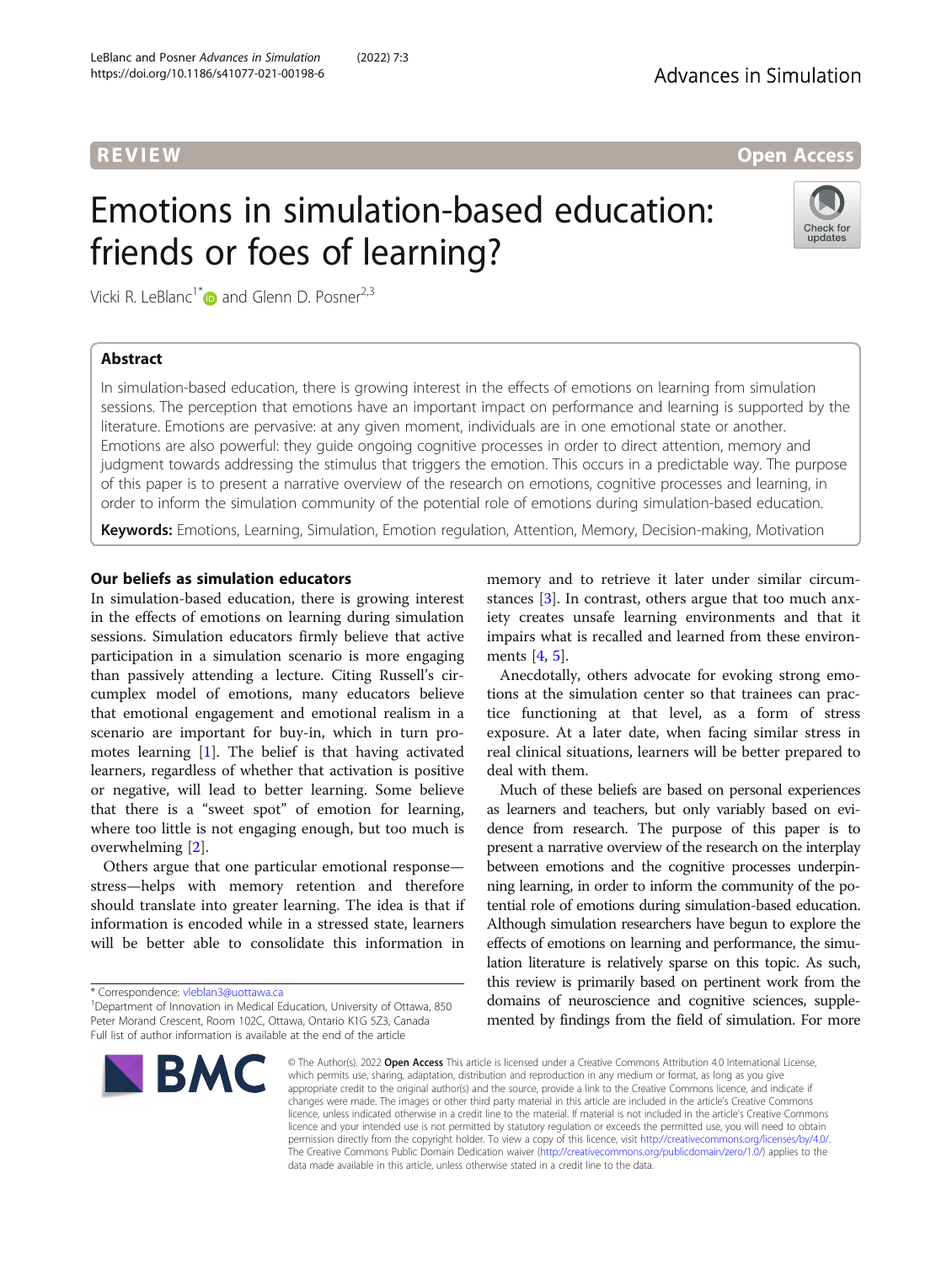thorough reviews of the domain of emotions, and how they relate to health professions education, readers are directed to recent reviews [[6](#page-6-0)–[9\]](#page-6-0).

### What are emotions?

Emotions are complex processes with many components  $[10]$  $[10]$ : the conscious experience (e.g., feeling happy); facial, vocal, and postural expressions (e.g., smiling, upright posture); and physiological responses (e.g., increased heart rate and respiration rate), as well as motivation/behavioral intentions (e.g., strong desire to attend to a situation). Emotions are evoked in response to individuals' appraisal of situations in relation to their goals, abilities, sense of control, and agency [[11\]](#page-6-0). In turn, a given emotion's motivational and physiological responses serve to organize behavior, cognition, and physiology in increasingly predictable ways, to rapidly address the situation [[11\]](#page-6-0). Early models of emotions organized them around dimensions, such as valence (positive vs negative), arousal level (high vs low), motivational direction (avoidance vs approach), or combinations of these dimensions (circumplex model) [\[6](#page-6-0)]. According to these dimensional models, all emotions within a similar dimension (e.g., positive emotions, negative high arousal emotions) influence cognition and behavior in the same way [\[12,](#page-6-0) [13](#page-6-0)]. However, there is increasing support for discrete models of emotions, which postulate that different emotions have distinct effects on cognition because of their specific antecedents and physiology [\[14](#page-6-0), [15](#page-6-0), [16,](#page-6-0) [17\]](#page-6-0). For example, happiness signals satisfaction with one's circumstances. It serves as a signal that one can downregulate efforts related to a goal, in favor of savoring and celebrating the moment. This can lead to decreased motivation to immediately persevere towards one's goals, as well as to more cursory processing of information from one's surroundings. As for fear, it signals a situation that is potentially threatening to one's goal. As such, it motivates caution and avoidance of harm, and its' physiological response leads to heightened vigilance and preparation to flee. In this paper, because research on the effects of emotions has been based on both dimension and discrete models of emotions, we variably refer to emotions in their discrete (e.g., anger, anxiety) or dimensional (e.g., positive, negative) forms depending on the cited studies.

## What does the literature on emotions tell us?

The perception that emotions have an important impact on performance and learning is supported by the literature. Emotions are pervasive: at any given moment, individuals are in one emotional state or another. Emotions are also powerful: they guide ongoing cognitive processes by directing attention, memory, and judgment towards addressing the stimulus that triggers the emotion.

This occurs in a predictable way, referred to as mood congruent processing [[18](#page-6-0)]. As described in the sections that follow, we selectively pay attention to, remember, and interpret information that is congruent with our current emotional state, and our emotions influence our motivation and approaches to learning.

#### Attention

One process that is essential for learning is attention. Because our capacity to attend is limited, we cannot process all of the stimuli that we encounter in our world. Attention processes are required for us to take notice of the more pertinent information in our environment, as well as to recognize objects. In turn, what we attend to has an important impact on what we extract from the world, how we experience the world around us, and what we remember from events [[19\]](#page-6-0). This attentional selection is biased toward mood-congruent stimuli [\[19](#page-6-0)]. That is, we preferentially pay attention to information that is congruent with our current emotional state, particularly when experiencing negative emotions such as anxiety [[20\]](#page-6-0). Emotional information is detected and identified faster, and we are more likely to interpret ambiguous information in line with our emotional state. For example, someone in an anxious state, who hears the word "beat," is more likely to think of the action of striking someone than the rhythm of a song. If we extend this to the simulation environment, a learner who is anxious about being observed in a simulation session is more likely to pay attention to the observer's reactions than to the details of the scenario. In contrast to negative emotions that are associated with a narrowing of attention onto stimuli that are congruent with that state, positive emotions can lead to greater distractibility [\[21](#page-6-0)].

#### Memory

A second process that is essential for learning is memory. Emotions influence both what we remember from an event, as well as our ability to recall previous information during emotional situations. Memories from emotional events—particularly negative ones—tend to be more vivid, long lasting and detailed than memories from neutral events [[22\]](#page-6-0). This has led to the belief that memory for emotional events is enhanced and more accurate. However, the impact of emotions is influenced by the relationship between the emotion and the various memory processes.

A significant amount of research has been conducted looking at the relationship between stress/anxiety and memory [[23](#page-6-0)]. When stress is experienced immediately before or during encoding (e.g., initial storage of information into memory), memory will be enhanced for the information encountered. In contrast, if the stress occurs as little as 30 min before encoding new information,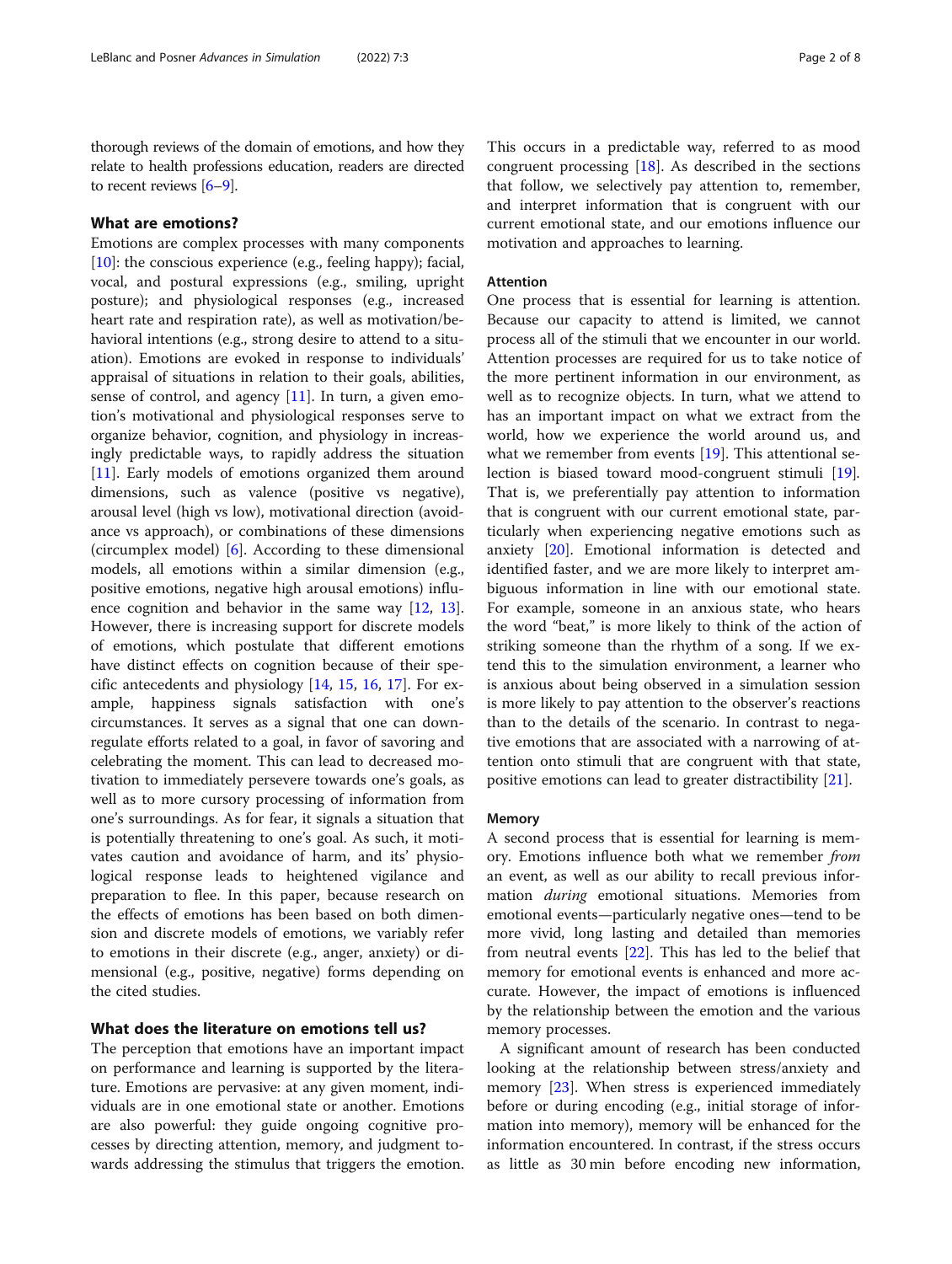memory for that new information is subsequently impaired. Similarly, if stress is experienced when trying to retrieve previously learning information, or to update prior knowledge, then memory is impaired [[23](#page-6-0)]. Therefore, there is some support for the notion that we remember more information from stressful events. During stressful events though, we are less able to retrieve information from memory [\[23](#page-6-0)].

An important caveat is that quantity does not equate to quality. Although emotions experienced at the time of learning new information can affect how much of that information we remember, there are some important biases in the details of those memories. After an emotional event, individuals are more likely to remember the elements that were more centrally related to the emotional trigger—in time, space and concept—than more peripheral information [\[24\]](#page-6-0). A powerful example of this is the "weapons focusing" observed during eyewitness testimonies [[25](#page-6-0)]. Victims of crime are less able to recall the details of their assailant if there was a weapon present, yet they can describe the weapon in great detail. Because of the threat from the weapon, it captures their attention and is thus better remembered. This comes at the expense of details that are peripheral to the weapon, such as the appearance of the assailant. During a simulation session, this could manifest itself as the learner, who is anxious about being observed, remembering more information about the observer's reactions at the cost of poorer memory of the details of the scenario itself.

In addition to the centralization of memory described above, strong emotions can also be associated with incorrect reconstruction of the past. Memory is not a true snapshot of a previous event. Rather, it is partly reconstructed based on our scripts, which are mental representations of what generally happens in a particular type of situation [[25](#page-6-0)]. For example, if you are asked to remember and recount your experience of going for dinner at an upscale restaurant several months ago, your memory will be based both on the specific event that occurred, as well as on your script relating to dining at upscale restaurants: you are greeted by a host and shown to a table; the waitstaff will offer you water, hand you a menu, and then take your order after giving you time to look at the options. The bill will be presented at the end of the meal, you will pay at the table, and gratuities are generally expected. A significant amount of your recounting of your dinner experience will not be based on remembering all the specific elements that occurred. Rather, your memories are reconstructed because there was nothing unusual about the event. Therefore, you reconstruct your memory of the dinner based on your script.

Research shows that when people are exposed to a highly negative event, their memories tend to rely more heavily on this reconstructive process. When individuals were asked to recount what they experienced on September 11, 2001, when airplanes were flown into the World Trade Centre in New York City, 97% of respondents reported remembering exactly where they were, what they saw, and what they experienced. However, 73% of the respondents also recalled (incorrectly) that they saw the first plane striking the towers on the television  $[26]$  $[26]$ . Their memory of the event was strongly affected by their knowledge of what happened. This phenomenon has also been shown in the simulation setting with paramedics. Compared to when they completed a low stress scenario, paramedics were more likely to recall events that had not occurred after completing a high stress scenario [[27\]](#page-6-0). Similar effects have been shown with happiness: People are also more likely to falsely report information based on their schemas or general knowledge when feeling happy [\[28\]](#page-7-0).

Together, the results show that emotions do, in fact, have strong effects on our ability to recall information. Following an emotional event, particularly a stressful one, we recall more details related to the emotional trigger. However, due to attentional narrowing that occurs with emotions, those memories will have important biases. In summary, we might be able to remember more information from emotional situations, but those memories may be inaccurate and biased.

#### Cognitive flexibility

Cognitive flexibility and the ability to form associations between two events or concepts (called associative learning) are also important components of learning that are affected by our emotional states. Positive emotions are associated with greater cognitive flexibility as well as openness to new information [[28](#page-7-0), [29\]](#page-7-0). These two processes are critical for learning and solving new problems. In contrast, negative emotions are associated with greater perseverance of inaccurate strategies (e.g., fixating) when trying to solve a problem and decreased ability to make associations between events (an essential component of learning).

Positive emotions are also linked with global processing: seeing "the forest for the trees" [[28](#page-7-0)]. In contrast, people who are feeling sad are more likely to focus on the details, or local processing, rather than the big picture [[29](#page-7-0)]. Global processing is linked with a greater ability to make associations between relevant learning events. This has implications for simulation sessions, in which educators aim to close performance gaps by correcting inaccurate learner frames. They strive to do so in a learner centered manner, by encouraging the learners to generate different ways of approaching similar problems and to generalize this to the real clinical setting. In these situations however, learners in negative emotional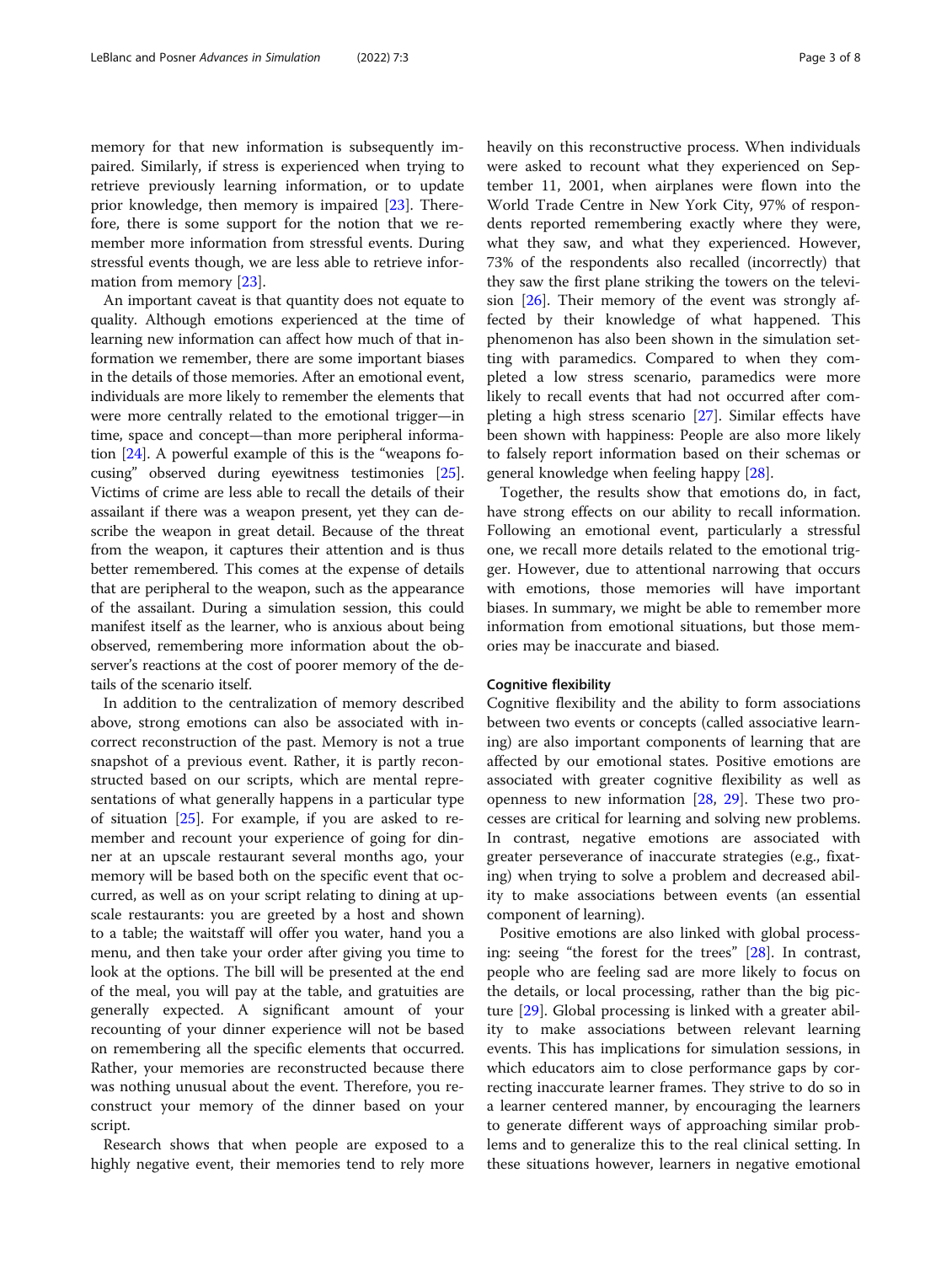states may be less able to come up with different ways of doing things or to consider how the situation would generalize to the real world setting.

#### Motivation and learning

Emotions can also have an impact on a learner's motivation and efforts towards understanding educational materials, that is, their preparation, perseverance in the face of challenges, and strategies towards learning [\[9](#page-6-0), [30\]](#page-7-0). Positive emotions, such as enjoying a task, can lead to greater interest and greater intrinsic motivation to engage in the task for its own sake [[31,](#page-7-0) [32\]](#page-7-0). In contrast, negative emotions (e.g., boredom, anxiety, anger) can decrease interest and intrinsic motivation in a task. However, negative emotions can also increase extrinsic motivation; that is, motivation to engage in a task as a means to an end [\[33\]](#page-7-0). For example, the fear of performing badly in front of colleagues or of harming a patient may result in greater extrinsic motivation, thereby motivating learners to engage in behavior to enhance their learning. As such, both positive and negative emotions can enhance motivation to learn and thus subsequent performance [\[30\]](#page-7-0). These effects may be different for specific emotions. For example, Zhao [[34](#page-7-0)] observed that fear did not have any significant impact on motivation to learn but had a direct negative effect on learning itself. In contrast, guilt and sadness were positively associated with motivation to learn but had no direct effects on learning from errors. Another study suggests that transient shame can lead to greater attention to feedback [[35](#page-7-0)]. In contrast, deactivating positive emotions, such as relief, can have a detrimental effect on learning motivation and behaviors [[36](#page-7-0)]. In a study of medical students' learning with a virtual patient simulation program, relief was negatively associated with attention to feedback [\[35](#page-7-0)].

In the simulation environment then, the emotions experienced by the learners, as well as their attribution of the cause, can influence their motivation to learn from a session. It can also influence their resulting behavior related to learning. Learners who experience negative emotions because they feel like they did not know what to do may be motivated to engage more in the debriefing and to subsequently read more on the topic. In contrast, learners who experience negative emotions because they feel they were tricked by the educator may be less motivated to engage in the debriefing and are unlikely to seek to learn more on the topic after the session. In this case then, conceptual realism in simulation likely has an important impact on the motivational impact of the emotions experienced during the simulation sessions.

In summary, the literature from the neurosciences and cognitive sciences reveals that emotions play an important role in our thinking processes and our behaviors around learning. We are more likely to pay attention to

information related to the cause of our emotions and to remember more of this information. However, this increased memory for emotional stimuli (particularly stressful ones) comes at a price. Following stressful situations, we are less likely to remember information that was peripheral to the emotion-causing event. As well, memory for emotional events is more likely to be biased based on our expectations and habits. Furthermore, emotions will influence our ability to make associations between events as well as our ability to demonstrate flexibility when solving problems. Finally, emotions will influence our motivation and behaviors related to learning activities.

#### Emotions in health professions education

Although there has been limited attention placed on the role of emotions in learning in health professions education, early work shows similar effects as those observed in other fields. For example, during clinical reasoning, positive emotions have been linked with a more thorough diagnostic approach, decreased anchoring bias, and greater cognitive flexibility and creativity, as well as increased transfer of knowledge to new problems [[37](#page-7-0)–[39](#page-7-0)].

There is also preliminary work looking at the effects of emotions on learning. In one study, DeMaria and colleagues observed increased performance on a simulated Mega Code scenario 6 months after a stressful simulation-based education session [\[40\]](#page-7-0). In contrast, Fraser and colleagues observed decreased performance on a toxin-ingestion OSCE 3 months following a stressful simulation-based education session [\[41\]](#page-7-0). More conflicting results come from McConnell and colleagues, who observed decreased learning following both a positive and a negative mood induction (being asked to recall either a positive or a negative event from their past), compared to a neutral condition [[42\]](#page-7-0).

#### Implications for simulation-based education

As simulation educators, our primary goal is to ensure that our learners attend to and learn from the educationally salient parts of our teaching session. Thus, the effects of emotions on learning and problem solving present the field with an important quandary. On the one hand, we are tempted to explicitly manipulate our simulation scenarios to activate emotions, in the hopes that we can link these emotions with the critical aspects to be learned, and thus enhance our learners' memories. On the other hand, the conflicting data from the literature and the identified biases can lead others to seek to reduce the emotional elements of simulations, with concerns that they create more havoc than anything else. Both tendencies come with important risks. If we explicitly attempt to manipulate our learners' emotions, this could backfire on us due to their effects on attention,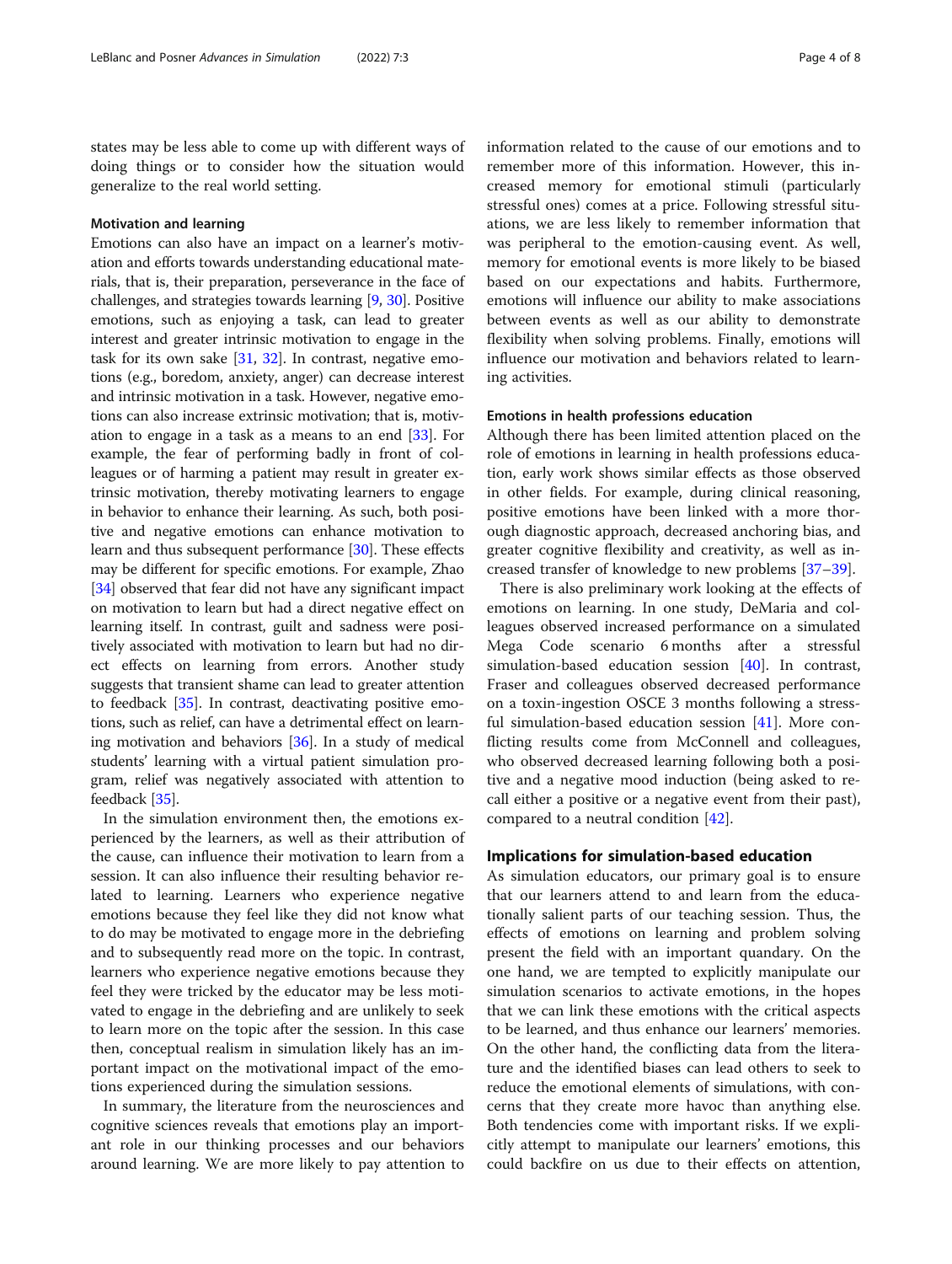memory, cognitive flexibility, and motivation. In the converse, it would be a fallacy to push emotions aside in our attempts to focus on the more "rational" cognitive elements of learning. Emotions are powerful and pervasive. Attempts to suppress or avoid emotions are maladaptive coping mechanisms that have been linked with greater likelihood of developing post-traumatic stress symptoms as well as poorer physical health [[43,](#page-7-0) [44\]](#page-7-0).

While further research is needed to better understand the interplay between emotions and our cognitive processes, both in the laboratory and in applied settings, there are some actions that educators can take to address emotions during simulation activities:

- 1. Simulation educators should be thoughtful and deliberate regarding the emotions triggered in their activities. In some situations, educators may want to trigger an emotional reaction in their learners, to prepare them for the emotional states likely to be encountered in clinical settings. In these cases, this should be an explicit objective of a simulation session. Additionally, exposure alone is not sufficient for individuals to learn adaptive coping strategies. Exposure should be supported with explicit education and practice around adaptive coping strategies. Educational strategies targeting emotional regulation are discussed in more details later in this paper. In these situations, it is important to keep in mind that in mood manipulation experiments, individuals do not always experience the target emotions [[45\]](#page-7-0). As such, educators should expect that some learners in the group may respond differently than expected, and be prepared to adjust accordingly.
- 2. In simulation sessions where emotional regulation is not an explicit learning objective, educators should be cognizant of the various ways that a simulation session can create unexpected emotional reactions in learners, as well as how these emotions could bias the learning that occurs from this session. Conditions that can inadvertently create emotional reactions that pull the learners' attention away from the learning objectives include the absence of psychological safety (discussed in more details below), peripheral challenges that create extraneous cognitive load [\[46](#page-7-0)], levels of challenge that are too low or too high for the learners' level of knowledge and skills  $[47]$  $[47]$  $[47]$ , learners feeling tricked  $[48]$ , the perception of being observed or evaluated, competing demands on the learners' time spent in a simulation session, fear of failure, and exposure to discourteous behavior [[49](#page-7-0), [50](#page-7-0)], as well as emotional contagion [[51\]](#page-7-0) from the facilitator or fellow learners. As well, the delivery of feedback itself can

evoke unexpected emotional reactions in learners [[52](#page-7-0)–[54\]](#page-7-0). In turn, this can affect how the learner receives and processes that feedback [\[55\]](#page-7-0). This is relevant for not only debriefing sessions following mannequin-based sessions, but also in a skills-based session where learners are acquiring procedural skills.

- 3. Despite the aforementioned advice to limit extraneous elements that could evoke emotions that orient the learners' cognitive processes away from the learning objectives, we are intimately aware that emotions are a constituent part of many simulation sessions. The very strength of simulation is that it places learners in situations that recreate the demands and conditions of the real world—in ways that challenge their knowledge, skills and attitudes—for the sake of new learning. These are the very conditions that can provoke emotions. As such:
	- a. When emotions are likely to be triggered during a simulation scenario, care should be taken to ensure that the emotions are linked (in time, space and concept) with the to-be-learned information and that the emotional realism of the scenarios is high. For example, rather than triggering anxiety through irrelevant peripheral distractors (i.e., the program director is observing today), anxiety could be triggered by a rare disease presentation (i.e., eclampsia), in timepressured situations, with high stakes (abnormal fetal heart rate tracing).
	- b. Ensure psychological safety during the simulation activities. During formative learning sessions, any performative elements should be removed, and a climate that minimizes fear of mistakes should be sought. This includes not only following principles of pre-briefing (i.e., learning contract, trust, respect) [[56](#page-7-0), [57](#page-7-0)], but also fostering a broader institutional culture of learning.
	- c. Educators should be watchful for strong emotions in learners and seek to diffuse those emotions that could negatively affect learning. In addition to self-reports, individuals manifest emotions through facial expressions, body language and posture, as well as speech (e.g., intonation, pitch, rate, loudness) [\[10,](#page-6-0) [58\]](#page-7-0). These become particularly interpretable as emotions become more intense [[59](#page-7-0)]. Although recent developments in technology have made physiological monitoring more accessible and attractive to educators, their usefulness for detecting emotions other than stress are limited [\[60\]](#page-7-0). If strong emotions are present and felt to be detrimental to learning, one strategy that can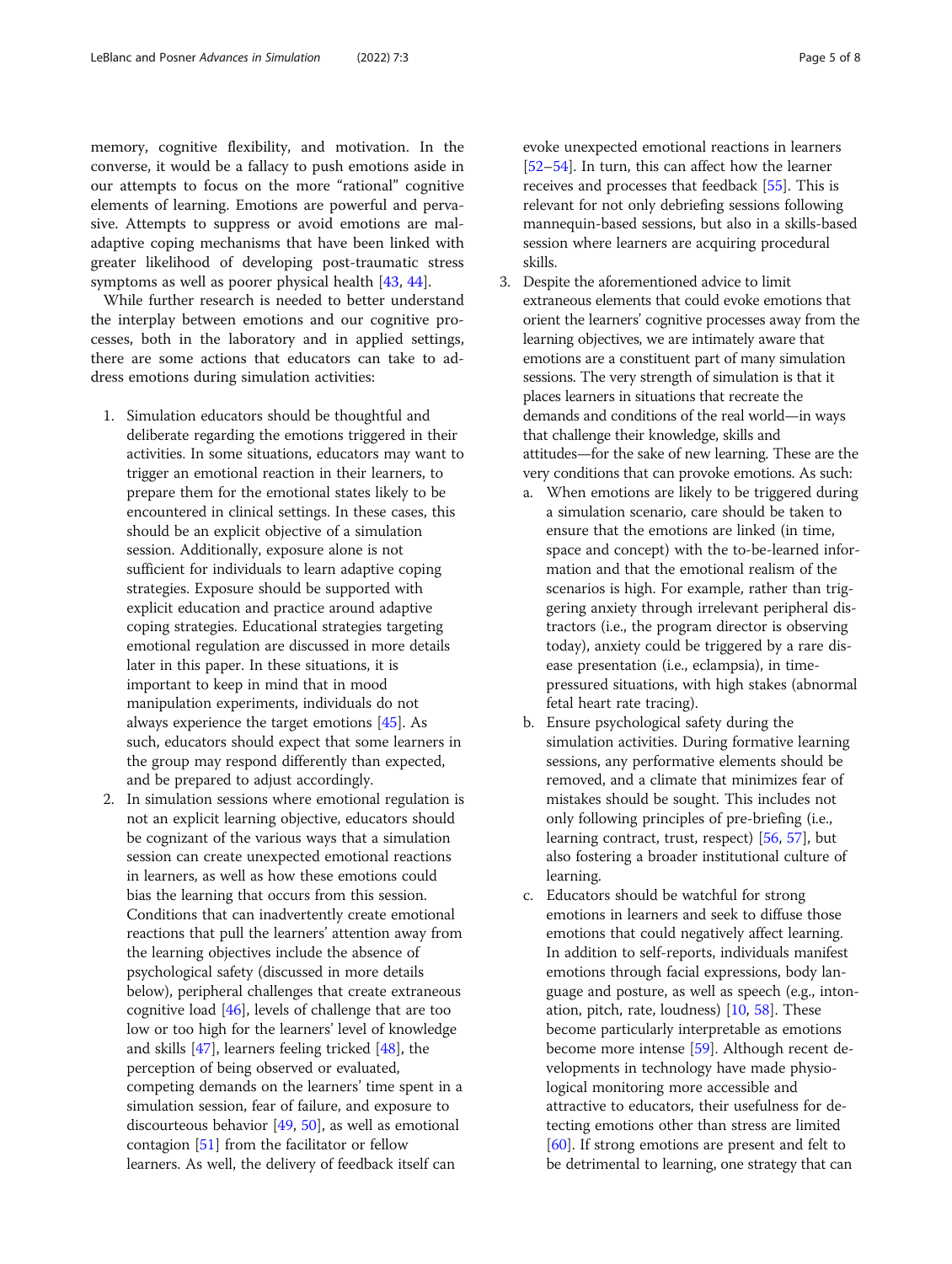minimize the effects of emotions is to draw attention to them and label them [\[61](#page-7-0)]. Therefore, although there is currently little formal evidence to support debriefing approaches that directly target emotions (such as the reactions phase of the PEARLS framework [\[62\]](#page-7-0)), there is strong theoretical support for such approaches.

- d. In situations where labeling emotions are insufficient to diffuse them, educators can engage in extrinsic (or interpersonal) emotional regulation [\[63](#page-7-0)]. Extrinsic emotional regulation consists of actions performed with the goal of influencing another person's emotional state, to decrease or increase either negative or positive emotions. Common examples include situation modification (changing a situation by removing some or all of the emotion-provoking elements), attention deployment (selecting which aspects of a situation to focus on by distracting attention away from the elements that are harmful to the learner's goals, concerns or wellbeing), cognitive change (selecting which of many possible meanings to attach to a situation) and the often less effective modulation of the emotional response (actions to suppress the emotional response by influencing physiological, experiential or behavioral responding—e.g., directing someone to "take deep breaths" or to "calm down") [\[64,](#page-7-0) [65](#page-7-0)]. For example, if an educator recognizes that a learner is disengaged due to shame at being unable to manage a particular situation or skill, she could help the learner normalize the experience and reframe the situation as an opportunity for curiosity and growth, and thus motivate the learner towards seeking strategies to master the challenge.
- e. Following simulation scenarios that are likely to trigger strong emotions, educators should consider the use of educations adjuncts to reinforce the key learning information. For example, consider having written information of key points that learners can take away with them (e.g., guidelines, decision charts related to the scenario content, cheat sheets). As well, more experienced debriefers could supplement their sessions by documenting key learning points on a white board and encouraging learners to copy or photograph these points for further reflection or review. These will help reinforce the desired learning. This also reinforces the importance of strategies such as reviewing, at the end of a debriefing session, the main learning points and asking learners to highlight their key learning from the session.

#### Preparing for emotional situations

In situations where the explicit learning objectives include exposure to emotion-inducing situations (e.g., stress exposure), adaptive emotional regulation strategies should be explicitly taught with opportunity to practice. Emotional regulation consists of individuals consciously modifying their emotional responses to a situation [\[66](#page-7-0)]. Currently, the onus is most often placed on individuals to develop their own coping skills. When left to their own devices, individuals often develop maladaptive coping skills (e.g., suppression) that are associated with poorer performance and poorer emotional control, as well as increased likelihood of long term mental and physical sequelae [[43,](#page-7-0) [67](#page-7-0)]. As such, we need to consider formally preparing individuals to use adaptive emotion regulation strategies in emotional situations [\[66\]](#page-7-0).

Simulation can be used to teach learners how to recognize their emotional state (e.g., mindfulness) and engage in adaptive emotional regulation (e.g., reappraisal) in situations where their emotions could present a problem. In these types of sessions, the educator's role is to help learners recognize their emotional state, assess whether that emotional state is beneficial or harmful to the situation, and learn how to regulate their emotions in those situations where the emotions are detrimental to the situation. Adaptive emotional regulation strategies include normalizing the reaction, mindfulness, deliberate relaxation, modifying the situation, and reappraisal of the situation [[66\]](#page-7-0). Depending on the circumstance, distraction may be beneficial or detrimental. Less effecting strategies are those related to emotional suppression [[43,](#page-7-0) [67\]](#page-7-0). One example of emotional regulation training used to prepare for high-anxiety provoking situations is stress inoculation training [[68,](#page-7-0) [69](#page-7-0)], where individuals learn to recognize their early signs of stress/ anxiety, then practice relaxation (e.g., breathing techniques) and cognitive reappraisal skills (e.g., reframing the problem) in low stress environments before applying them in controlled situations meant to systematically increase the level of stress. Simulation-based sessions are particularly well suited for stress inoculation and other forms of emotional regulation training.

#### Conclusion

In summary, simulation-based education can be rife with emotional situations. The emotional reactions experienced by individuals during simulation can have significant effects on what they attend to, what they remember from these events, their judgments and problem-solving approaches, as well as their motivation to engage in learning behaviors. These emotions are neither good nor bad, they simply are. In some cases, emotions will enhance how we interact with the world around us, while in others they will impair it. To better support learners,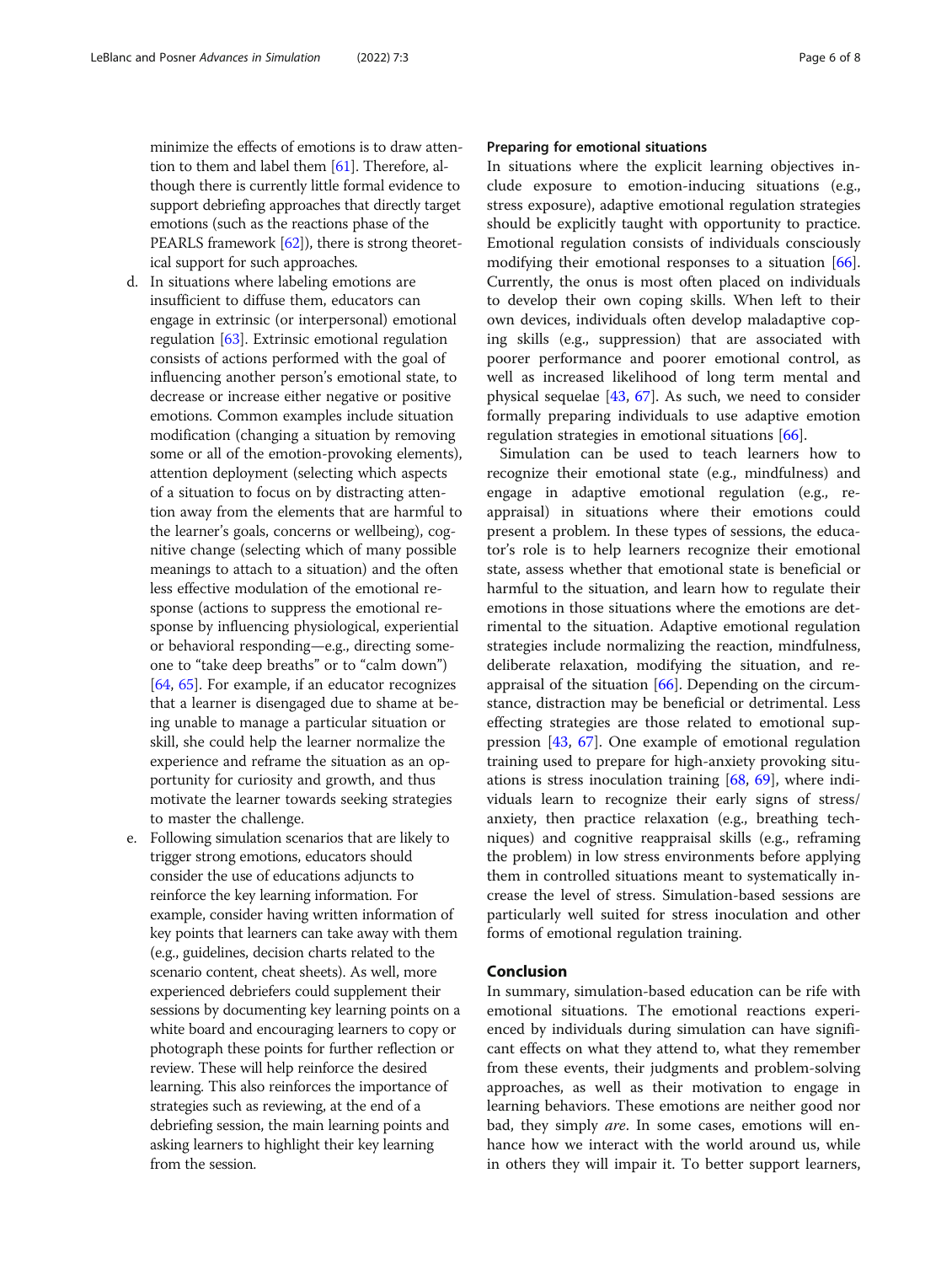<span id="page-6-0"></span>simulation educators must gain a greater understanding of the critical role of emotions in how individuals interact with their environments. Doing so will allow for a greater ability to support learners with teaching adjuncts following highly emotional situations, to apply effective extrinsic emotional regulation strategies when needed, as well as preparing learners to recognize and adaptively regulate their emotions when caring for patients in uncertain and sometimes challenging situations.

#### Acknowledgements

The authors wish to acknowledge the support of Philip Aucoin for the formatting support of this manuscript. The authors also wish to acknowledge the international simulation-based education community for thoughtful discussions and questions on this topic that have helped shape the discussion in this manuscript. Finally, the authors wish to thank Dr. Victoria Brazil and an anonymous reviewer whose insightful comments led to a significantly better paper.

#### Authors' contributions

Both authors contributed to the conceptualization and writing of the article. The author(s) read and approved the final manuscript.

#### Funding

Not applicable

Availability of data and materials Not applicable

#### **Declarations**

Ethics approval and consent to participate Not applicable

#### Consent for publication

Not applicable

#### Competing interests

The authors have no financial or non-financial competing interests to declare.

#### Author details

<sup>1</sup>Department of Innovation in Medical Education, University of Ottawa, 850 Peter Morand Crescent, Room 102C, Ottawa, Ontario K1G 5Z3, Canada. <sup>2</sup>Department of Obstetrics and Gynecology, University of Ottawa, 501 Smyth Road, Ottawa, Ontario K1H 8L6, Canada. <sup>3</sup>University of Ottawa Skills and Simulation Centre, University of Ottawa and The Ottawa Hospital, 725 Parkdale Ave, Ottawa, Ontario K1Y 4M9, Canada.

#### Received: 28 September 2021 Accepted: 22 December 2021 Published online: 20 January 2022

#### References

- 1. MacDougall L, Martin R, McCallum I, Grogan E. Simulation and stress: acceptable to students and not confidence-busting. Clin Teach. 2013;10(1): 38–41. <https://doi.org/10.1111/j.1743-498X.2012.00624.x>.
- Bath J, Lawrence P. Twelve tips for developing and implementing an effective surgical simulation programme. Med Teach. 2012;34(3):192–7. <https://doi.org/10.3109/0142159X.2011.588974>.
- DeMaria S, Levine A. The use of stress to enrich the simulated environment, The comprehensive textbook of healthcare simulation. In: Levine AI, DeMaria S, Schwartz AD, Sim AJ, editors. . 1st ed. New York: Springer; 2013. p. 65–72.
- 4. Ganley B, Linnard-Palmer L. Academic safety during nursing simulation: perceptions of nursing students and faculty. Clin Simul Nurs. 2012;8(2):49– 57. [https://doi.org/10.1016/j.ecns.2010.06.004.](https://doi.org/10.1016/j.ecns.2010.06.004)
- Tremblay M, Lafleur A, Leppink J, Dolmans D. The simulated clinical environment: cognitive and emotional impact among undergraduates. Med Teach. 2017;39(2):181–7. <https://doi.org/10.1080/0142159X.2016.1246710>.
- 6. LeBlanc V, McConnell M, Monteiro S. Predictable chaos: a review of the effects of emotions on attention, memory and decision making. Adv Health Sci Educ Theory Pract. 2015;20(1):265–82. [https://doi.org/10.1007/s10459-](https://doi.org/10.1007/s10459-014-9516-6) [014-9516-6](https://doi.org/10.1007/s10459-014-9516-6).
- 7. McConnell M, Eva K. The role of emotion in the learning and transfer of clinical skills and knowledge. Acad Med. 2012;87(10):1316–22. [https://doi.](https://doi.org/10.1097/ACM.0b013e3182675af2) [org/10.1097/ACM.0b013e3182675af2](https://doi.org/10.1097/ACM.0b013e3182675af2).
- 8. Arora S, Sevdalis N, Nestel D, Woloshynowych M, Darzi A, Kneebone R. The impact of stress on surgical performance: a systematic review of the literature. Surgery. 2010;147(3):318–30. [https://doi.org/10.1016/j.surg.2009.10.](https://doi.org/10.1016/j.surg.2009.10.007) [007.](https://doi.org/10.1016/j.surg.2009.10.007)
- 9. Artino A, Holmboe E, Durning S. Can achievement emotions be used to better understand motivation, learning, and performance in medical education? Med Teach. 2012;34(3):240–4. [https://doi.org/10.3109/0142159X.2](https://doi.org/10.3109/0142159X.2012.643265) [012.643265.](https://doi.org/10.3109/0142159X.2012.643265)
- 10. Duffy MC, Lajoie S, Lachapelle K. Measuring emotions in medical education: methodological and technological advances within authentic medical learning environments. In: Bridges S, Chan L, Hmelo-Silver C, editors. Educational Technologies in Medical and Health Sciences Education. Advances in Medical Education, vol. 5. Cham: Springer; 2016. p. 181–213.
- 11. Scherer KR. The dynamic architecture of emotion: evidence for the component process model. Cogn Emot. 2009;23(7):1307–51. [https://doi.](https://doi.org/10.1080/02699930902928969) [org/10.1080/02699930902928969](https://doi.org/10.1080/02699930902928969).
- 12. Cahill L, McGaugh JL. Mechanisms of emotional arousal and lasting declarative memory. Trends Neurosci. 1998;21(7):294–9. [https://doi.org/10.1](https://doi.org/10.1016/S0166-2236(97)01214-9) [016/S0166-2236\(97\)01214-9](https://doi.org/10.1016/S0166-2236(97)01214-9).
- 13. Posner J, Russell JA, Peterson BS. The circumplex model of affect: an integrative approach to affective neuroscience, cognitive development, and psychopathology. Dev Psychopathol. 2005;17(03):715–34. [https://doi.org/1](https://doi.org/10.1017/S0954579405050340) [0.1017/S0954579405050340](https://doi.org/10.1017/S0954579405050340).
- 14. Scherer KR. Towards a concept of "modal emotions". In: Ekman P, Davidson RJ, editors. The nature of emotion: fundamental questions. New York: Oxford University Press; 1994. p. 25–31.
- 15. Smith CA, Ellsworth PC. Patterns of cognitive appraisal in emotion. J Pers Social Psychol. 1985;48(4):813–38. [https://doi.org/10.1037/0022-3514.48.4.](https://doi.org/10.1037/0022-3514.48.4.813) [813.](https://doi.org/10.1037/0022-3514.48.4.813)
- 16. Lerner JS, Keltner D. Beyond valence: Toward a model of emotion-specific influences on judgement and choice. Cognition Emotion. 2000;14(4):473–93. <https://doi.org/10.1080/026999300402763>.
- 17. Roseman IJ. Appraisal determinants of discrete emotions. Cogn Emot 1991. 1991;5(3):161–200.
- 18. Rusting C. Personality, mood, and cognitive processing of emotional information: three conceptual frameworks. Psychol Bull. 1998;124(2):165–96. [https://doi.org/10.1037/0033-2909.124.2.165.](https://doi.org/10.1037/0033-2909.124.2.165)
- 19. Becker M, Leinenger M. Attentional selection is biased toward moodcongruent stimuli. Emotion. 2011;11(5):1248–54. [https://doi.org/10.1037/a](https://doi.org/10.1037/a0023524) [0023524.](https://doi.org/10.1037/a0023524)
- 20. Yiend J. The effects of emotion on attention: a review of attentional processing of emotional information. Cogn Emot. 2010;24(1):3–47. [https://](https://doi.org/10.1080/02699930903205698) [doi.org/10.1080/02699930903205698](https://doi.org/10.1080/02699930903205698).
- 21. Dreisbach G. Goschke T:How positive affect modulates cognitive control: reduced perseveration at the cost of increased distractibility. J Exp Psychol Learn Mem Cognit. 2004;30(2):343–53. [https://doi.org/10.1037/0278-7393.3](https://doi.org/10.1037/0278-7393.30.2.343) [0.2.343](https://doi.org/10.1037/0278-7393.30.2.343).
- 22. Kensinger E. Remembering the details: effects of emotion. Emot Rev. 2009; 1(2):99–113. <https://doi.org/10.1177/1754073908100432>.
- 23. Vogel S, Schwabe L. Learning and memory under stress: implications for the classroom. NPJ Sci Learn. 2016;1(1):6011. [https://doi.org/10.1038/npjscilea](https://doi.org/10.1038/npjscilearn.2016.11) [rn.2016.11](https://doi.org/10.1038/npjscilearn.2016.11).
- 24. Christianson S. Emotional stress and eyewitness memory: a critical review. Psychol bull. 1992;112(2):284–309. [https://doi.org/10.1037/0033-2909.112.2.2](https://doi.org/10.1037/0033-2909.112.2.284) [84.](https://doi.org/10.1037/0033-2909.112.2.284)
- 25. Kaplan R, Van Damme I, Levine L, Loftus E. Emotion and false memory. Emot Rev. 2016;8(1):8–13. [https://doi.org/10.1177/1754073915601228.](https://doi.org/10.1177/1754073915601228)
- 26. Pezdek K. Event memory and autobiographical memory for the events of September 11, 2001. Appl Cogn Psychol. 2003;17(9):1033–45. [https://doi.](https://doi.org/10.1002/acp.984) [org/10.1002/acp.984.](https://doi.org/10.1002/acp.984)
- 27. LeBlanc V, Regehr C, Tavares W, Scott A, MacDonald R, King K. The impact of stress on paramedic performance during simulated critical events. Prehosp Disaster Med. 2012;27(4):369–74. [https://doi.org/10.1017/S1049023](https://doi.org/10.1017/S1049023X12001021) [X12001021.](https://doi.org/10.1017/S1049023X12001021)